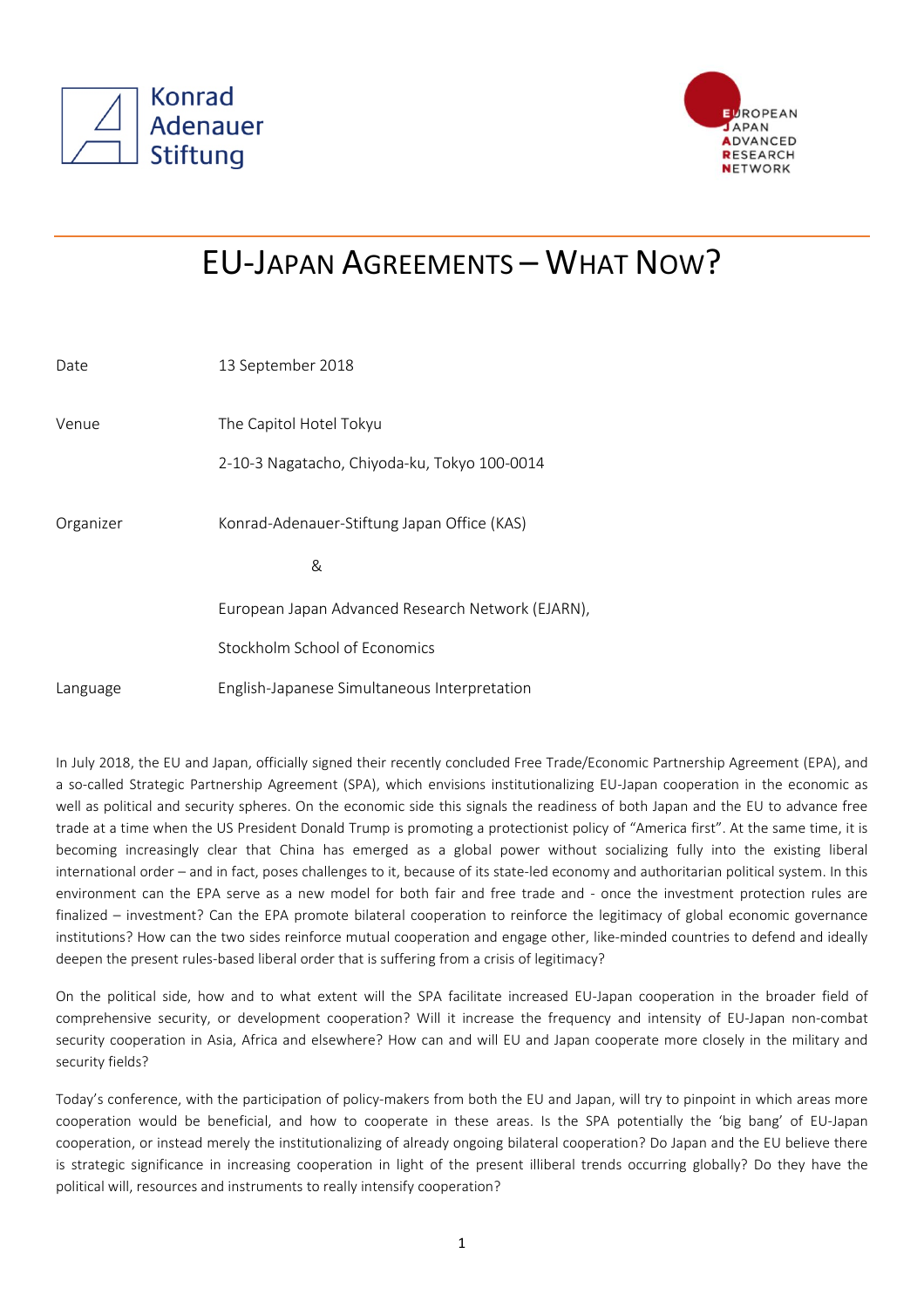| Thursday, September 13 2018                                                            |                                                                                                                                               |  |
|----------------------------------------------------------------------------------------|-----------------------------------------------------------------------------------------------------------------------------------------------|--|
| 09:30                                                                                  | Registration of participants                                                                                                                  |  |
| 10:00                                                                                  | Welcome Remarks                                                                                                                               |  |
|                                                                                        | Marie Söderberg, European Japan Advanced Research Network (EJARN)<br>&<br>Yoshie Bohr-Yamazaki, Konrad-Adenauer-Stiftung (KAS)                |  |
| 10:15                                                                                  | Keynote Speeches                                                                                                                              |  |
|                                                                                        | Patricia Flor, Ambassador Extraordinary and Plenipotentiary of the European Union to Japan                                                    |  |
| 10:30                                                                                  | Yoichi Otabe, Ambassador Extraordinary and Plenipotentiary, Permanent Representative of<br>Japan to the International Organizations in Geneva |  |
| 10:45                                                                                  | <b>Coffee Break</b>                                                                                                                           |  |
| Session 1 EU-Japan Strategic Partnership Agreement - Potential areas of<br>cooperation |                                                                                                                                               |  |
| 11:15                                                                                  | Mutual Promotion of Regional Securiy Multilateralism<br>Paul Midford, Norwegian University of Science and Technology                          |  |
| 11:30                                                                                  | What the EU consider as likely areas of cooperation<br>Ana Isabel Sanchez Ruiz, Delegation of the European Union to Japan                     |  |
| 11:45                                                                                  | Could EU and Japan cooperate on assisting North Korean development?<br>Junya Nishino, Department of Political Science, Keio University        |  |
| 12:00                                                                                  | <b>EU-Japan co-operation on Cyber Security</b><br>Wilhelm Vosse, International Christian University                                           |  |
| 12:15<br>(Q & A Session)                                                               | Moderator: Yoshihide Soeya, Keio University                                                                                                   |  |
|                                                                                        | Discussants: Tsuneo Watanabe, Sasakawa Peace Foundation<br>Michito Tsuruoka, Keio University                                                  |  |